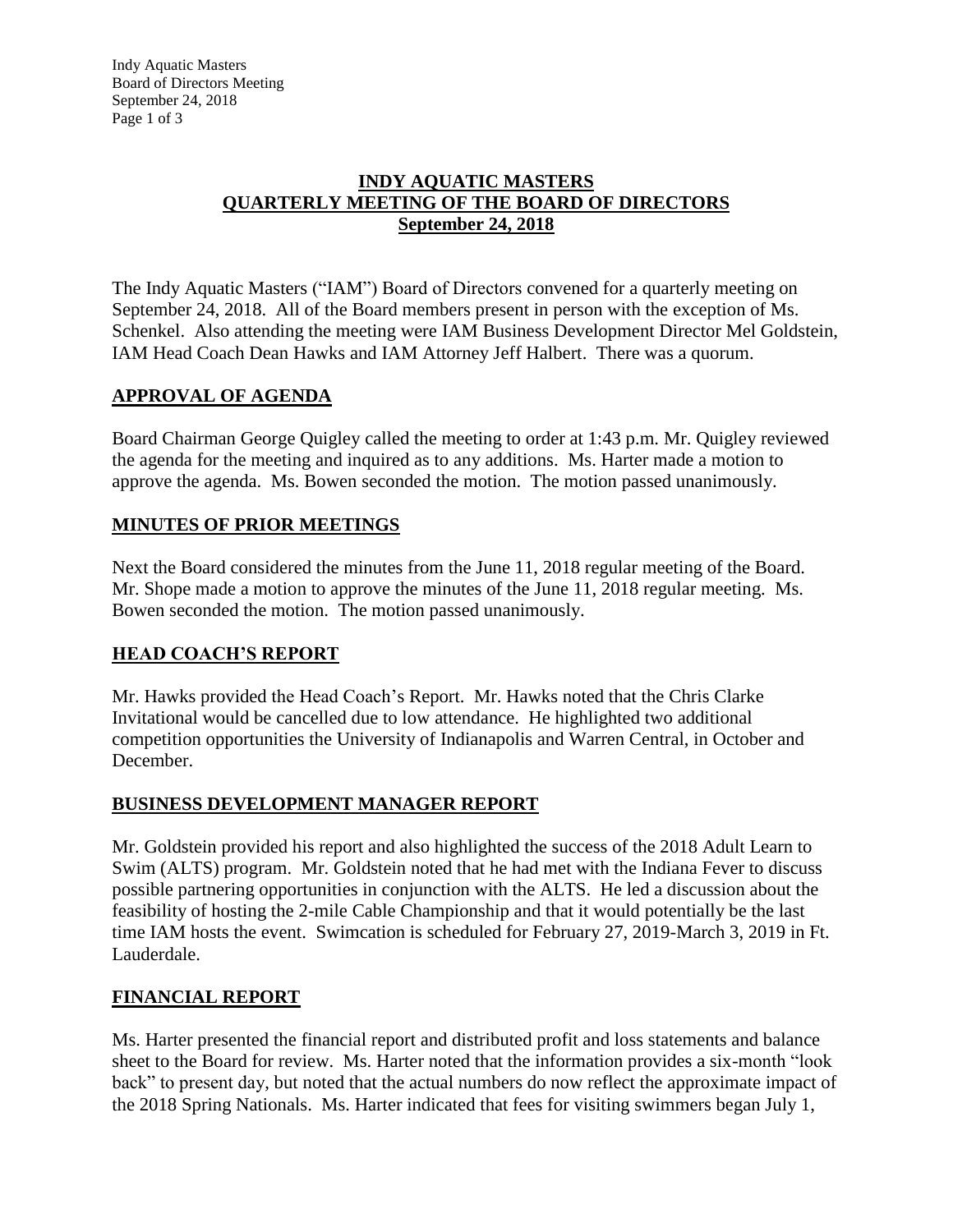Indy Aquatic Masters Board of Directors Meeting September 24, 2018 Page 2 of 3

2018 and IAM has been using online registration for visitor payments. She also noted that IAM is considering allowing drop-in fees for Indianapolis residents with a maximum of three visits per month. Ms. Harter highlighted the recent addition of text message notification to members, possible internal handling of USMS renewals and that IAM has applied for and been approved for a \$2,500 ALTS grant. Ms. Harter noted that IAM cash on hand was \$140,209 as of August 2018, but does not reflect potential Spring National invoicing yet to be received. Current paid membership through August totaled 288 compared to 318 as of the same time in 2017. Ms. Harter noted that it is essential for IAM to maintain at least 312 paid members in order to justify six practice locations. She then led a discussion relative to member count and practice usage at each of IAM's locations. After discussion, it was the consensus of the Board that the Fishers High School location would potentially be stopped.

Ms. Harter left the meeting at 2:45 p.m.

## **FUNDRAISING**

Mr. Quigley led a discussion about continued fundraising efforts. Mr. Quigley noted that the focus should be on other similarly situated non-profit entities. Mr. Quigley will provide a report to the Board at the December meeting. Ms. Bowen reported that the IAM Christmas Part will be held on December 2, 2018 at Prime 47.

## **ACTION ITEMS**

None.

## **EXECUTIVE SESSION**

There were no items to be considered in executive session.

### **OTHER BUSINESS**

None.

### **DIRECTOR COMMENTS**

None.

### **ADJOURNMENT**

The next regular meeting of the Board is scheduled for December 7, 2018 at 1:30 at Bowen Engineering. The Board will conduct its Annual Board Meeting on December 7, 2018 prior to the start of its regular meeting.

Ms. Bowen made a motion to adjourn the meeting, which was seconded by Mr. Shope. The motion passed unanimously. The meeting was adjourned at 3:00 p.m.